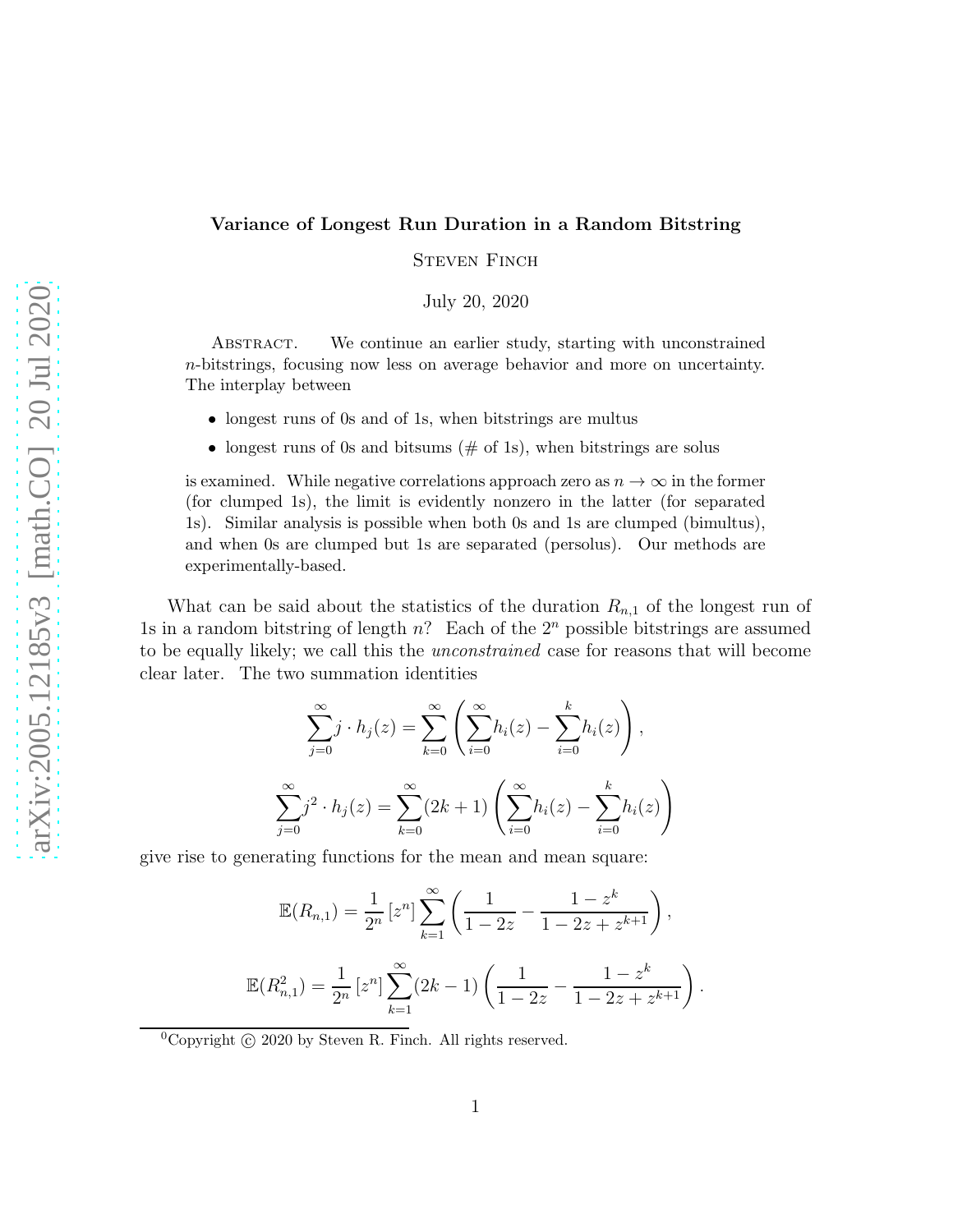The expression for  $\mathbb{E}(R_{n,1})$  appears in [\[1\]](#page-14-0); although a reference for  $\mathbb{E}(R_{n,1}^2)$  is not known, our expression surely is not new. The Taylor expansion of the numerator series for  $\mathbb{E}(R_{n,1})$  is [\[2\]](#page-14-1)

$$
z + 4z2 + 11z3 + 27z4 + 62z5 + 138z6 + 300z7 + 643z8 + 1363z9 + 2866z10 + \cdots
$$

and, up to small periodic fluctuations [\[3,](#page-14-2) [4,](#page-14-3) [5\]](#page-14-4),

$$
\mathbb{E}(R_{n,1}) \sim \frac{\ln(n)}{\ln(2)} - \left(\frac{3}{2} - \frac{\gamma}{\ln(2)}\right)
$$

as  $n \to \infty$ . The Taylor expansion of the numerator series for  $\mathbb{E}(R_{n,1}^2)$  is

$$
z + 6z2 + 21z3 + 61z4 + 158z5 + 386z6 + 902z7 + 2051z8 + 4565z9 + 10006z10 +
$$

and the variance satisfies

$$
\mathbb{V}(R_{n,1}) \sim \frac{1}{12} + \frac{\pi^2}{6 \ln(2)^2} = 3.5070480758...
$$

again up to small periodic fluctuations. This constant is fairly ubiquitous, cf. [\[6,](#page-14-5) [7\]](#page-14-6). Of course, identical results hold for  $R_{n,0}$ , the duration of the longest run of 0s in a bitstring.

We examine four constrained cases in this paper. Let  $\Omega$  be a set of finite bitstrings. Rather than exhibit complicated series

$$
\mathbb{E}(R_{n,1}) = \frac{1}{d_n} [z^n] \left\{ G(z) + \sum_{k=1}^{\infty} (H(z) - H_k(z)) \right\},\
$$
  

$$
\mathbb{E}(R_{n,1}^2) = \frac{1}{d_n} [z^n] \left\{ G(z) + \sum_{k=1}^{\infty} (2k-1) (H(z) - H_k(z)) \right\},\
$$

for each choice of  $\Omega$ , we instead simply provide the denominator

 $d_n$  = the count of all  $\omega \in \Omega$  of length n

as well as the generating function  $H_k(z)$  for the count of all  $\omega \in \Omega$  with no runs of k 1s (or k 0s, depending on the scenario). A nonzero correction term  $G(z)$  is often required too. For the preceding, clearly  $d_n = 2^n$ ,  $G(z) = 0$  and

$$
H_k(z) = \frac{1 - z^k}{1 - 2z + z^{k+1}}, \qquad H(z) = \lim_{k \to \infty} H_k(z) = \frac{1}{1 - 2z}.
$$

For  $\mathbb{E}(R_{n,1}^3)$  and  $\mathbb{E}(R_{n,1}^4)$ , the factor  $2k-1$  in the  $\mathbb{E}(R_{n,1}^2)$  formula would be replaced by  $3k^2 - 3k + 1$  and  $4k^3 - 6k^2 + 4k - 1$  respectively.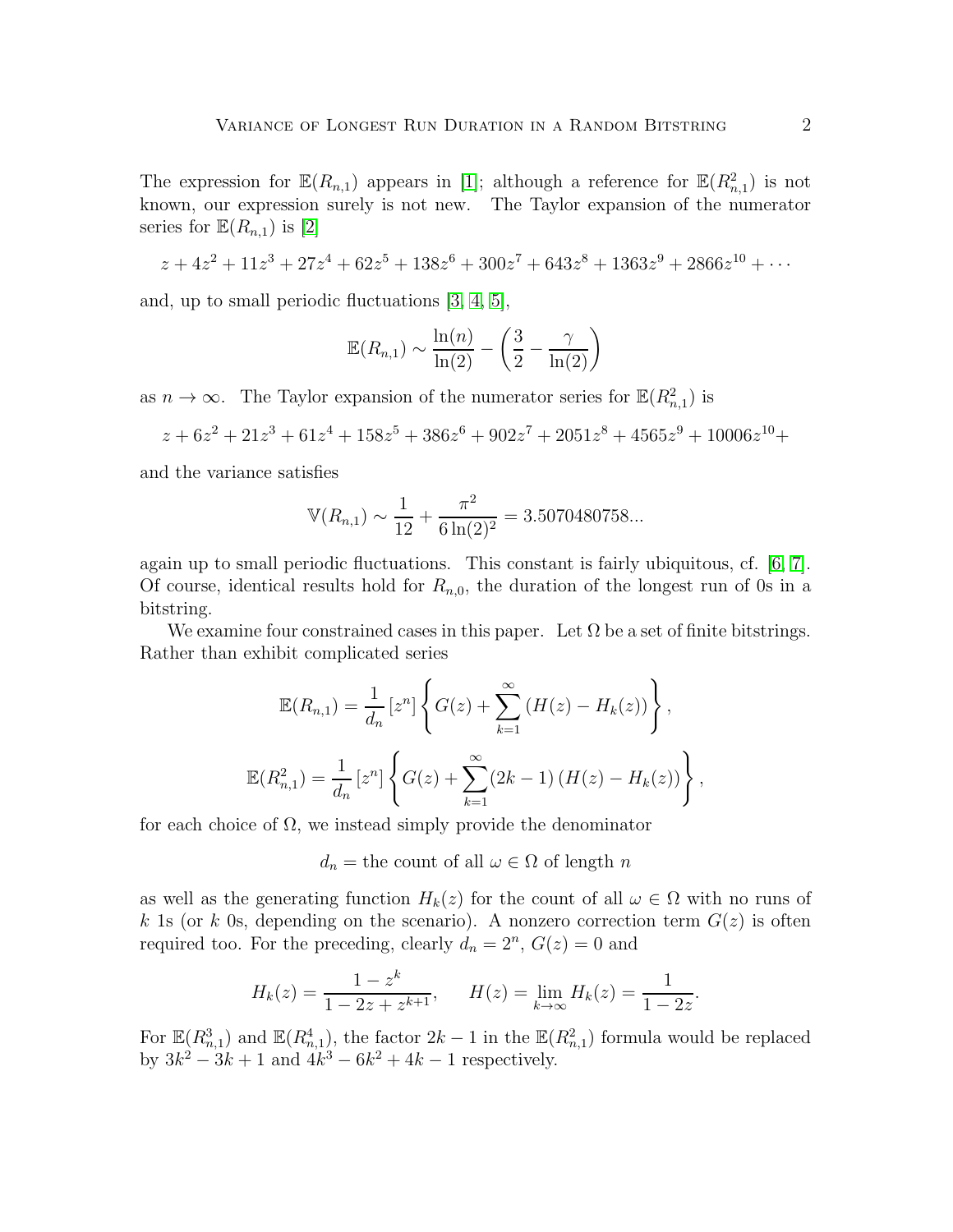# 1. Constrained Cases

The first two examples of constrained bitstrings were introduced in [\[8\]](#page-14-7).

- A bitstring is solus if all of its 1s are isolated.
- A bitstring is multus if each of its 1s possess at least one neighboring 1.

Counts of solus  $n$ -bitstrings have a quadratic character:

$$
\sum_{n=0}^{\infty} d_n z^n = \frac{1+z}{1-z-z^2} = 1 + 2z + 3z^2 + 5z^3 + 8z^4 + 13z^5 + 21z^6 + 34z^7 + \cdots,
$$

whereas counts of multus  $n$ -bitstrings have a cubic character:

$$
\sum_{n=0}^{\infty} d_n z^n = \frac{1-z+z^2}{1-2z+z^2-z^3} = 1 + z + 2z^2 + 4z^3 + 7z^4 + 12z^5 + 21z^6 + 37z^7 + \cdots
$$

The remaining two examples are new, as far as is known.

- A bitstring is bimultus if each of its 1s possess at least one neighboring 1 and each of its 0s possess at least one neighboring 0. Both isolated 1 bits and isolated 0 bits are avoided in such bitstrings; a certain  $0 \leftrightarrow 1$  symmetry holds here.
- A bitstring is persolus if all of its 1s are isolated and each of its 0s possess at least one neighboring 0. That is, while 1s in solus bitstrings are alone, 1s in persolus bitstrings are very alone.

Counts of bimultus *n*-bitstrings have a quadratic character  $[9]$ 

$$
\sum_{n=0}^{\infty} d_n z^n = \frac{2z^2}{1-z-z^2} = 2z^2 + 2z^3 + 4z^4 + 6z^5 + 10z^6 + 16z^7 + \cdots,
$$

whereas counts of persolus  $n$ -bitstrings have a cubic character

$$
\sum_{n=0}^{\infty} d_n z^n = \frac{z(1+2z^2)}{1-z-z^3} = z + z^2 + 3z^3 + 4z^4 + 5z^5 + 8z^6 + 12z^7 + \cdots
$$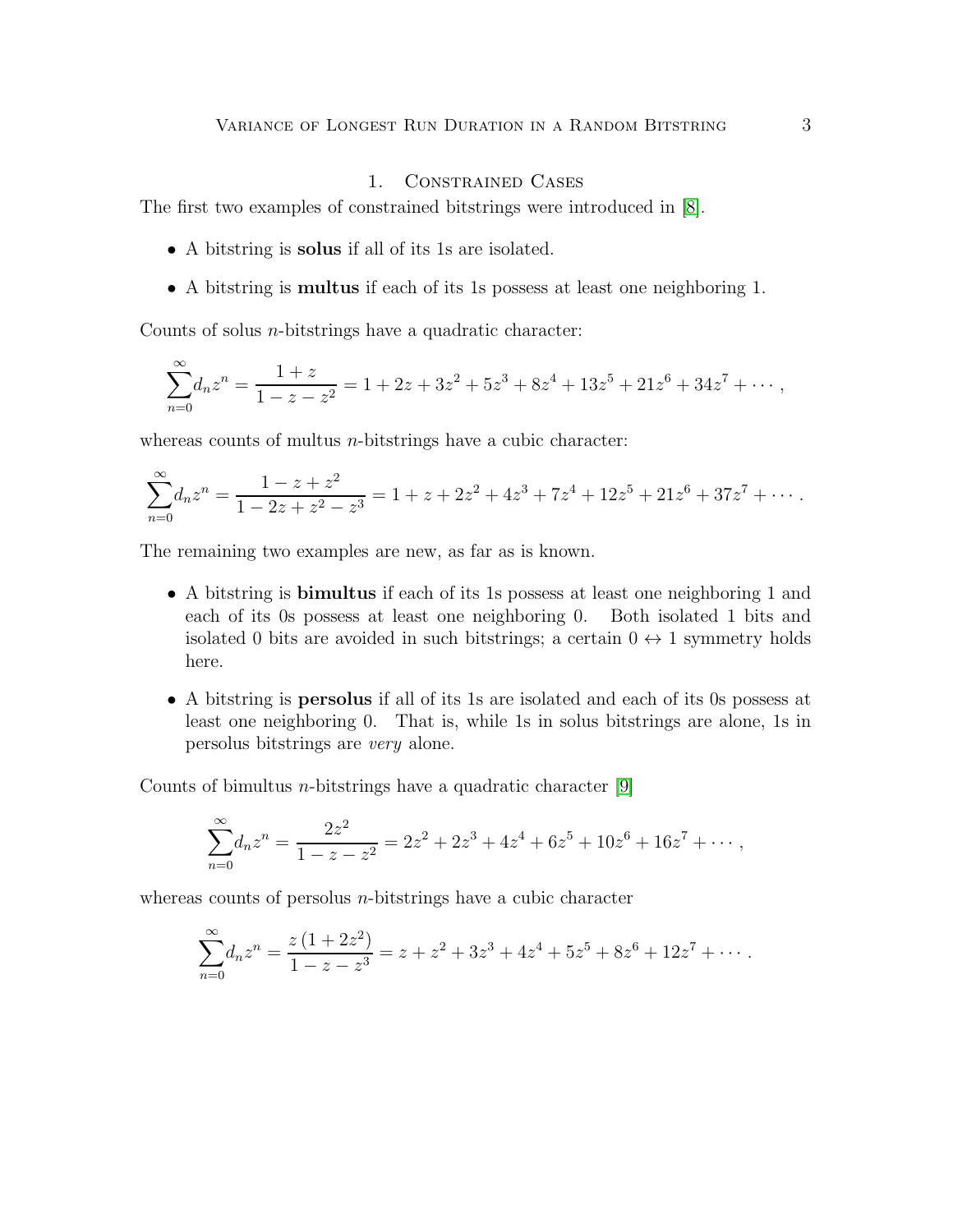## 2. BITSUMS

Given a set  $\Omega$  of finite bitstrings, what can be said about the bitsum  $S_n$  of a random  $\omega \in \Omega$  of length n? If  $\Omega$  is unconstrained, i.e., if all  $2^n$  strings are included in the sample, then

$$
\mathbb{E}(S_n) = n/2, \qquad \mathbb{V}(S_n) = n/4
$$

because a sum of *n* independent Bernoulli(1/2) variables is Binomial $(n,1/2)$ . Expressed differently, the average density of 1s in a random unconstrained string is  $1/2$ , with a corresponding variance 1/4.

We previously covered solus and multus bitstrings in [\[8\]](#page-14-7). If  $\Omega$  consists of bimultus bitstrings, then the total bitsum  $a_n$  of all  $\omega \in \Omega$  of length n has generating function [\[9\]](#page-14-8)

$$
\sum_{n=0}^{\infty} a_n z^n = \frac{z^2 (2 - z)}{(1 - z - z^2)^2} = 2z^2 + 3z^3 + 8z^4 + 15z^5 + 30z^6 + \cdots
$$

and the total bitsum squared  $b_n$  has generating function

$$
\sum_{n=0}^{\infty} b_n z^n = \frac{z^2 (4 - 7z + 4z^2 - z^3 + 4z^4 - z^5)}{(1 - z + z^2)(1 - z - z^2)^3} = 4z^2 + 9z^3 + 24z^4 + 51z^5 + 114z^6 + \cdots;
$$

hence  $c_n = d_n b_n - a_n^2$  has generating function

$$
\sum_{n=0}^{\infty} c_n z^n = \frac{z^2 (4 - 11z + 11z^2 - 13z^3 + 2z^4 + 17z^5 - 5z^6 - z^7)}{(1 + z)^2 (1 - 3z + z^2)^2 (1 - z + 2z^2 + z^3 + z^4)}
$$
  
=  $4z^2 + 9z^3 + 32z^4 + 81z^5 + 240z^6 + \cdots$ 

Standard techniques [\[1\]](#page-14-0) give asymptotics

$$
\lim_{n \to \infty} \frac{\mathbb{E}(S_n)}{n} = \lim_{n \to \infty} \frac{a_n}{nd_n} = \frac{1}{2},
$$
  

$$
\lim_{n \to \infty} \frac{\mathbb{V}(S_n)}{n} = \lim_{n \to \infty} \frac{c_n}{nd_n^2} = \frac{5 + 3\sqrt{5}}{40} = 0.2927050983...
$$

for the average density of 1s in a random bimultus string and corresponding variance.

If  $\Omega$  instead consists of persolus bitstrings, then the total bitsum  $a_n$  of all  $\omega \in \Omega$ of length  $n$  has generating function [\[9\]](#page-14-8)

$$
\sum_{n=0}^{\infty} a_n z^n = \frac{z(1-z+z^2)^2}{(1-z-z^3)^2} = z + 2z^3 + 4z^4 + 5z^5 + 10z^6 + \cdots
$$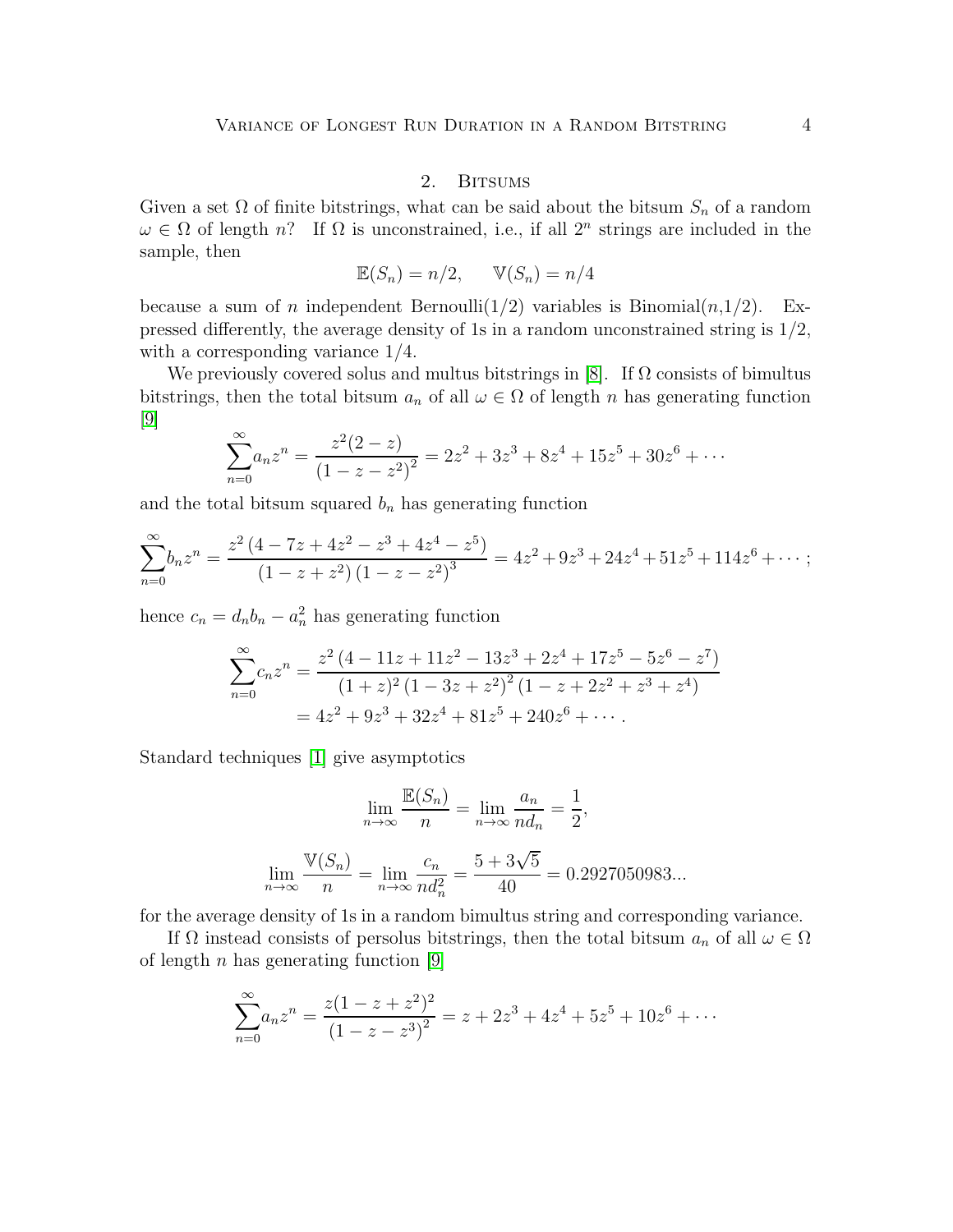and the total bitsum squared  $b_n$  has generating function

$$
\sum_{n=0}^{\infty} b_n z^n = \frac{z(1-z+z^2)^2 (1-z+z^3)}{(1-z-z^3)^3} = z + 2z^3 + 6z^4 + 7z^5 + 16z^6 + \cdots;
$$

hence  $c_n = d_n b_n - a_n^2$  has generating function

 $E(z)$ 

$$
\sum_{n=0}^{\infty} c_n z^n = \frac{z^3 (2 + 4z - 6z^2 - 6z^3 - 16z^4 - 8z^5 + 8z^6 + 14z^7 + 5z^8 - 2z^9 - 3z^{10} - z^{11})}{(1 - z - 2z^2 - z^3)^2 (1 + z^2 - z^3)^3}
$$
  
=  $2z^3 + 8z^4 + 10z^5 + 28z^6 + \cdots$ 

We obtain asymptotics

$$
\lim_{n \to \infty} \frac{\mathbb{E}(S_n)}{n} = \lim_{n \to \infty} \frac{a_n}{n d_n}
$$
  
=  $\frac{1}{3} \left[ 1 - \left( \frac{31 + 3\sqrt{93}}{1922} \right)^{1/3} - \left( \frac{31 - 3\sqrt{93}}{1922} \right)^{1/3} \right]$   
= 0.1942540040...,

$$
\lim_{n \to \infty} \frac{\mathbb{V}(S_n)}{n} = \lim_{n \to \infty} \frac{c_n}{nd_n^2}
$$
  
=  $\frac{1}{2883} \left(\frac{93}{2}\right)^{1/3} \left[ \left(8649 + 457\sqrt{93}\right)^{1/3} + \left(8649 - 457\sqrt{93}\right)^{1/3} \right]$   
= 0.0495615175...

for the average density of 1s in a random persolus string and corresponding variance. Unsurprisingly  $0.588 > 1/2 > 0.276 > 0.194$  and  $0.292 > 0.281 > 1/4 >$  $0.089 > 0.049$ , where  $\{0.276, 0.089\}$  are estimates associated with solus strings and {0.588, 0.281} are estimates associated with multus strings [\[8\]](#page-14-7). While insisting on  $0 \leftrightarrow 1$  symmetry forces equiprobability, it also increases the variance, but only slightly.

#### 3. LONGEST BITRUNS

Given a set  $\Omega$  of finite bitstrings, what can be said about the duration  $R_{n,1}$  of the longest run of 1s in a random  $\omega \in \Omega$  of length n? We have already discussed the case when  $\Omega$  is unconstrained. Preliminary coverage for constrained  $\Omega$  (for means, but not mean squares) occurred in [\[8\]](#page-14-7).

If  $\Omega$  consists of solus bitstrings, then it makes little sense to talk about 1-runs. For 0-runs, over all  $\omega \in \Omega$ , we have

$$
H_k(z) = \frac{1+z-z^k-z^{k+1}}{1-z-z^2+z^{k+1}}, \qquad H(z) = \frac{1+z}{1-z-z^2};
$$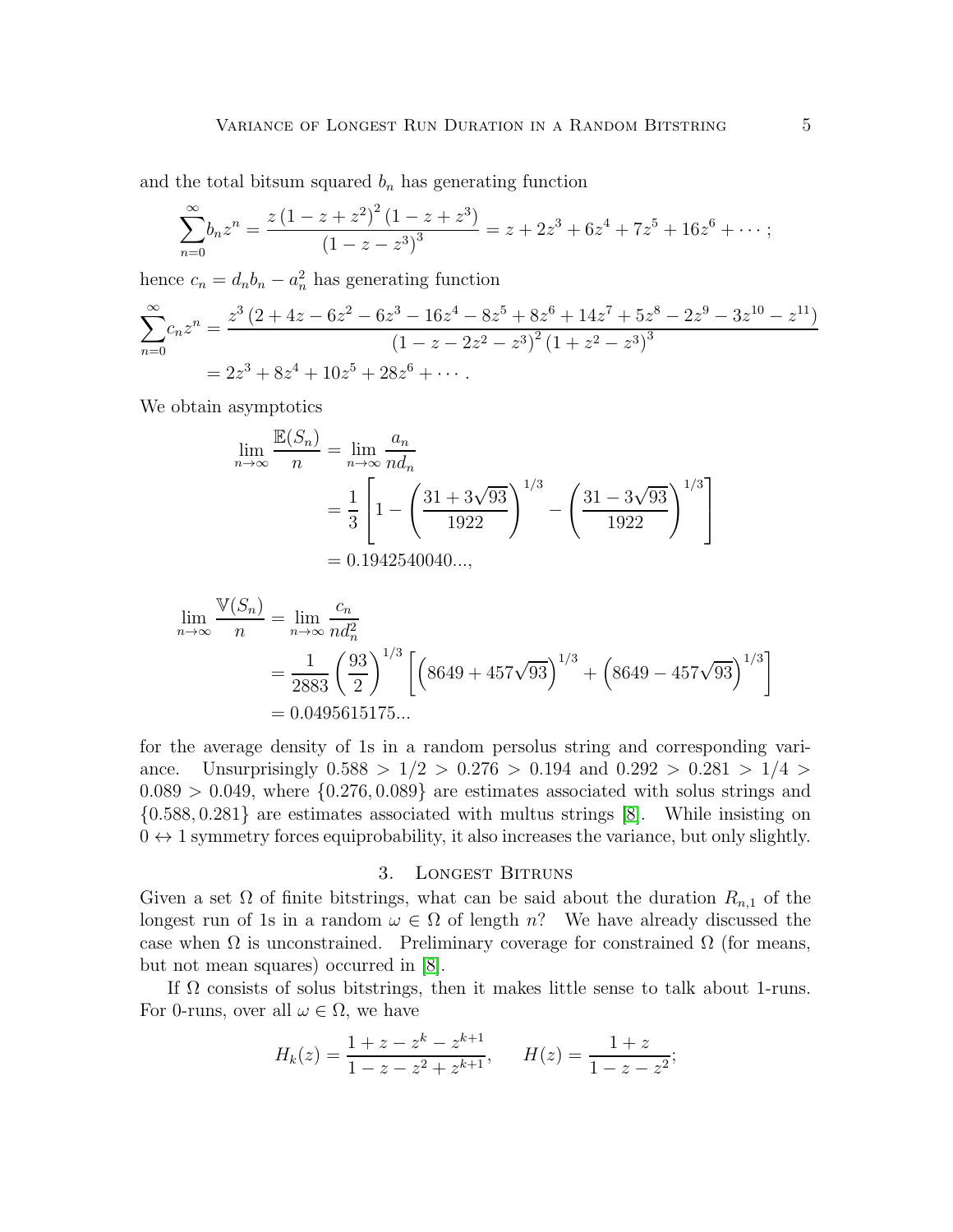the Taylor expansion of the numerator series for  $\mathbb{E}(R_{n,0})$  is

$$
z + 4z2 + 9z3 + 18z4 + 34z5 + 62z6 + 110z7 + 192z8 + 331z9 + 565z10 + \cdots
$$

and the Taylor expansion of the numerator series for  $\mathbb{E}(R^2_{n,0})$  is

$$
z + 6z2 + 19z3 + 48z4 + 106z5 + 218z6 + 424z7 + 798z8 + 1463z9 + 2631z10 + \cdots
$$

Let us abbreviate such series as  $\text{num}_0^1$  and  $\text{num}_0^2$  for simplicity – likewise  $\text{num}_1^1$  and num<sup>2</sup> – and let  $\varphi = (1 + \sqrt{5})/2 = 1.6180339887...$  denote the Golden mean. It is conjectured that, up to small periodic fluctuations,

$$
\mathbb{E}(R_{n,0}) \sim \frac{\ln(n)}{\ln(\varphi)} - \left(2 - \frac{\gamma}{\ln(\varphi)}\right),
$$
  

$$
\mathbb{V}(R_{n,0}) \sim \frac{1}{12} + \frac{\pi^2}{6\ln(\varphi)^2} = 7.1868910445...
$$

as  $n \to \infty$ .

If  $\Omega$  consists of multus bitstrings, then we can talk both about 1-runs:

$$
G(z) = \frac{-z}{(1-z)(1-z+z^2)},
$$
  
\n
$$
H_k(z) = \frac{1+z^2-z^{k-1}-z^k}{1-2z+z^2-z^3+z^{k+1}}z, \qquad H(z) = \frac{1+z^2}{1-2z+z^2-z^3}z;
$$
  
\n
$$
\text{num}_1^1 = 2z^2 + 7z^3 + 16z^4 + 32z^5 + 62z^6 + 118z^7 + 221z^8 + 409z^9 + 751z^{10} + \cdots
$$
  
\n
$$
\text{num}_1^2 = 4z^2 + 17z^3 + 46z^4 + 104z^5 + 220z^6 + 448z^7 + 889z^8 + 1729z^9 + 3313z^{10} + \cdots
$$
  
\nand 0-runs:

$$
G(z) = 0,
$$
  
\n
$$
H_k(z) = \frac{1 + z^2 - z^{k-1} + z^k - 2z^{k+1}}{1 - 2z + z^2 - z^3 + z^{k+2}} z, \qquad H(z) = \frac{1 + z^2}{1 - 2z + z^2 - z^3} z;
$$

num<sub>0</sub><sup>1</sup> = z + 2z<sup>2</sup> + 5z<sup>3</sup> + 11z<sup>4</sup> + 23z<sup>5</sup> + 45z<sup>6</sup> + 87z<sup>7</sup> + 165z<sup>8</sup> + 309z<sup>9</sup> + 573z<sup>10</sup> + ... num<sub>0</sub><sup>2</sup> = z + 4z<sup>2</sup> + 11z<sup>3</sup> + 27z<sup>4</sup> + 63z<sup>5</sup> + 135z<sup>6</sup> + 281z<sup>7</sup> + 565z<sup>8</sup> + 1115z<sup>9</sup> + 2161z<sup>10</sup> + · · · · Letting

$$
\psi = \frac{1}{3} \left[ 2 + \left( \frac{25 + 3\sqrt{69}}{2} \right)^{1/3} + \left( \frac{25 - 3\sqrt{69}}{2} \right)^{1/3} \right] = 1.7548776662...,
$$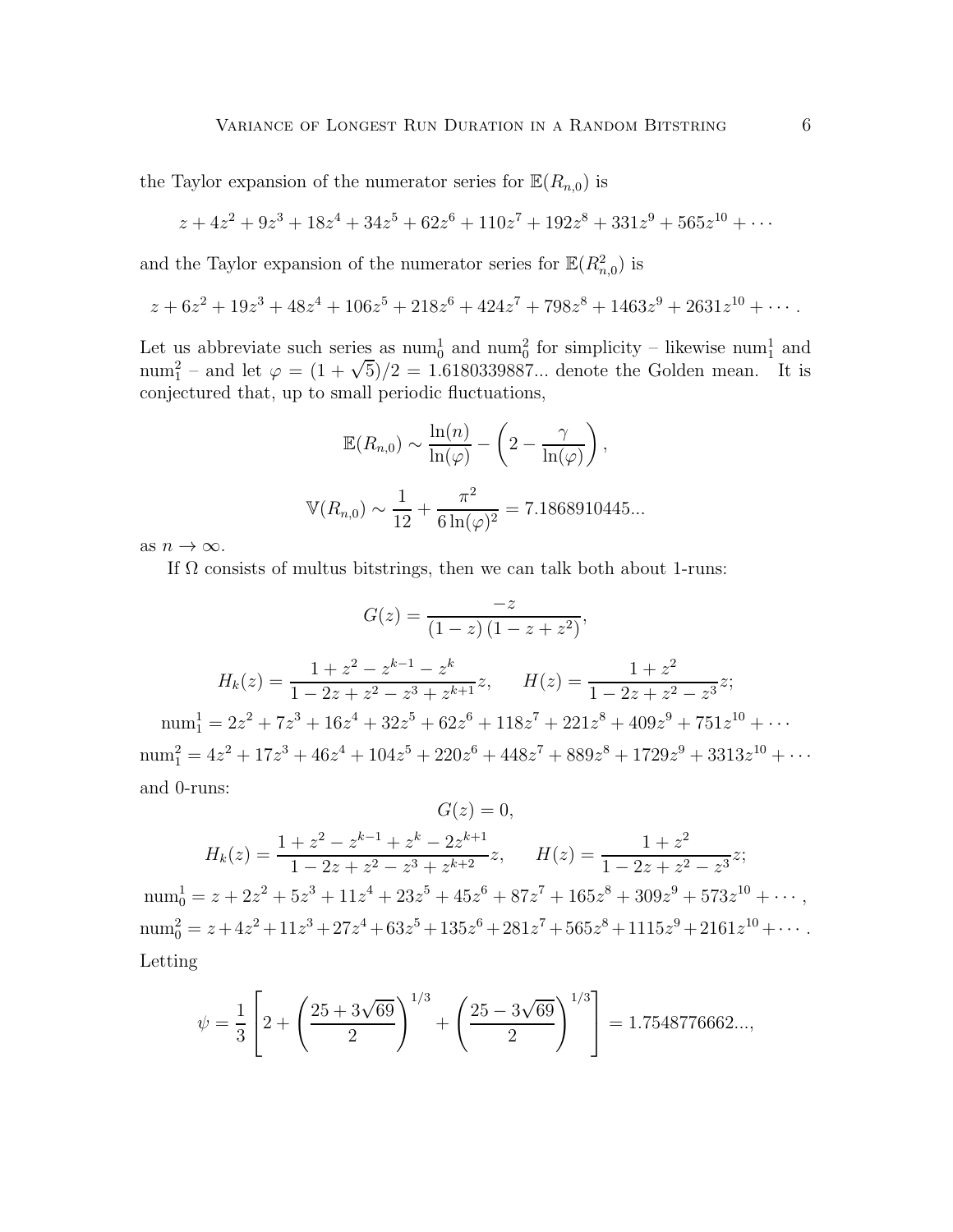it is conjectured that

$$
\mathbb{E}(R_{n,1}) \sim \mathbb{E}(R_{n,0}) + 1 \sim \frac{\ln(n)}{\ln(\psi)} - \left(\frac{3}{2} - \frac{\gamma}{\ln(\psi)}\right),
$$
  

$$
\mathbb{V}(R_{n,1}) \sim \mathbb{V}(R_{n,0}) \sim \frac{1}{12} + \frac{\pi^2}{6\ln(\psi)^2} = 5.2840019997...
$$

as  $n \to \infty$ .

If  $\Omega$  consists of bimultus strings, there is symmetry (just as for the unconstrained case). We have

$$
G(z) = \frac{-z(1-z+z^2)^2}{(1-z)(1-z+z^3)},
$$
  
\n
$$
H_k(z) = \frac{2-2z+2z^2-z^{k-2}+z^{k-1}-2z^k}{1-2z+z^2-z^4+z^{k+2}}z^2, \quad H(z) = \frac{2-2z+2z^2}{1-2z+z^2-z^4}z^2;
$$
  
\n
$$
num_0^1 = num_1^1 = 2z^2+3z^3+8z^4+15z^5+28z^6+50z^7+87z^8+150z^9+255z^{10}+\cdots,
$$
  
\n
$$
num_0^2 = num_1^2 = 4z^2+9z^3+24z^4+51z^5+102z^6+196z^7+361z^8+656z^9+1165z^{10}+\cdots.
$$
  
\nIt is conjectured that, we be small periodic fluctuations.

It is conjectured that, up to small periodic fluctuations,

$$
\mathbb{E}(R_{n,0}) \sim \mathbb{E}(R_{n,1}) \sim \frac{\ln(n)}{\ln(\varphi)} - \left(\frac{5}{2} - \frac{\gamma}{\ln(\varphi)}\right),
$$
  

$$
\mathbb{V}(R_{n,0}) \sim \mathbb{V}(R_{n,1}) \sim \frac{1}{12} + \frac{\pi^2}{6\ln(\varphi)^2} = 7.1868910445...
$$

as  $n \to \infty$ . The same asymptotic variance occurred for solus bitstrings.

If  $\Omega$  consists of persolus strings, then it makes little sense to talk about 1-runs. For 0-runs, we have

$$
G(z) = \frac{-z(1+z)^2}{1+z^2},
$$
  
\n
$$
H_k(z) = \frac{1+2z^2-z^{k-1}-2z^k}{1-z-z^3+z^{k+1}}z, \qquad H(z) = \frac{1+2z^2}{1-z-z^3}z;
$$
  
\n
$$
\text{num}_0^1 = 2z^2 + 7z^3 + 12z^4 + 18z^5 + 30z^6 + 49z^7 + 76z^8 + 118z^9 + 183z^{10} + \cdots,
$$
  
\n
$$
\text{num}_0^2 = 4z^2 + 17z^3 + 38z^4 + 70z^5 + 128z^6 + 227z^7 + 384z^8 + 636z^9 + 1037z^{10} + \cdots.
$$

Letting

$$
\theta = \frac{1}{3} \left[ 1 + \left( \frac{29 + 3\sqrt{93}}{2} \right)^{1/3} + \left( \frac{29 - 3\sqrt{93}}{2} \right)^{1/3} \right] = 1.4655712318...,
$$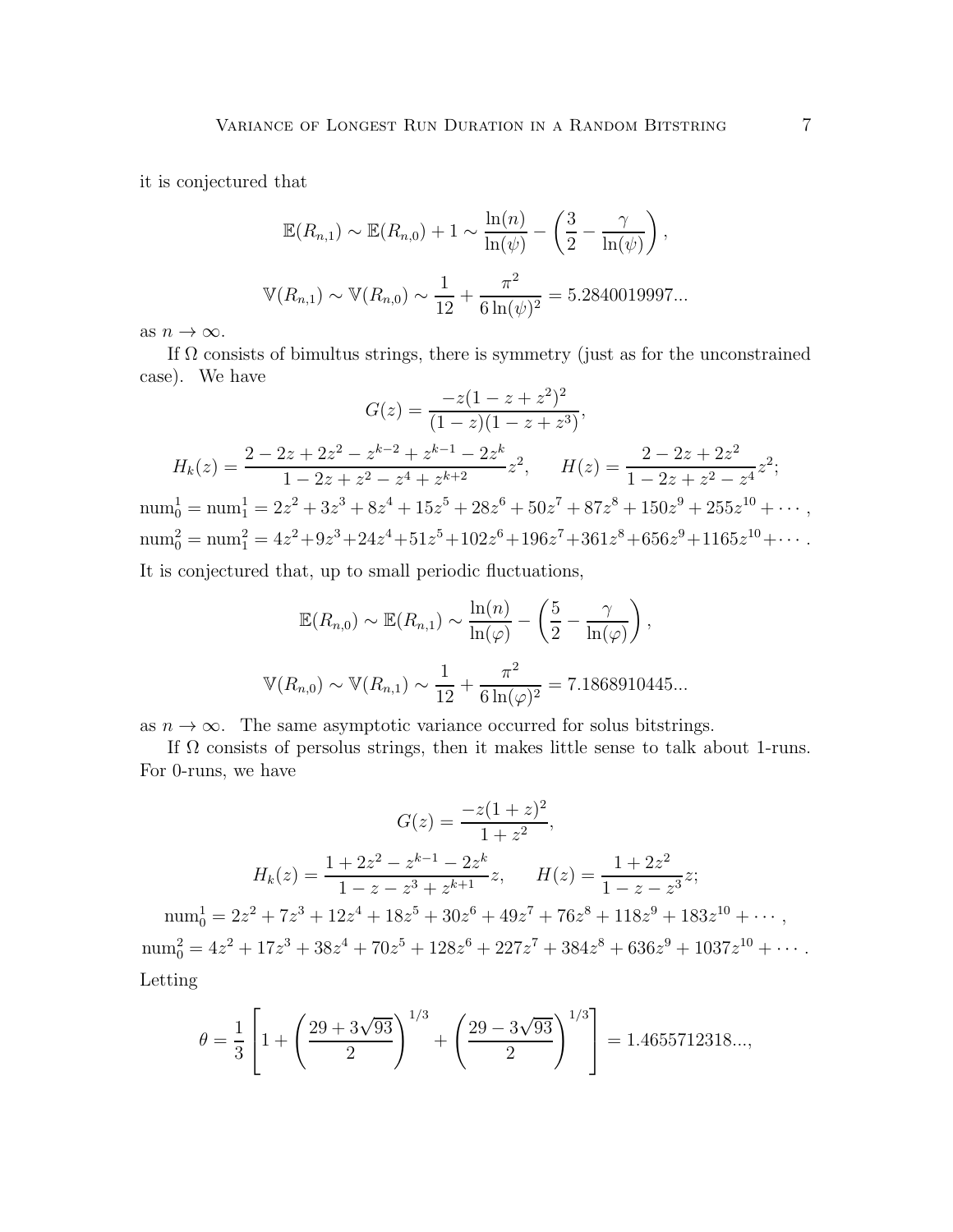it is conjectured that

$$
\mathbb{E}(R_{n,0}) \sim \frac{\ln(n)}{\ln(\theta)} - \left(\frac{5}{2} - \frac{\gamma}{\ln(\theta)}\right),
$$
  

$$
\mathbb{V}(R_{n,0}) \sim \frac{1}{12} + \frac{\pi^2}{6\ln(\theta)^2} = 11.3414222234...
$$

as  $n \to \infty$ . The constants  $\varphi$  and  $\psi$  also appeared in [\[8\]](#page-14-7);  $\theta$  was called Moore's constant in [\[10\]](#page-14-9) and is the limit of a certain fundamental iteration.

#### 4. Cross-Covariances I

Let us return to the unconstrained case. Exhibiting  $\mathbb{E}(R_{n,0}R_{n,1})$  in a manner parallel to old formulas in our introduction seems impossible: no analogous summation identity for  $\sum_{i=0}^{\infty}\sum_{j=0}^{\infty}ij \cdot h_{i,j}(z)$  apparently exists. Thus new formulas are somewhat less tidy, but nevertheless workable. The number of bitstrings with no runs of  $i$  1s and no runs of  $j$  0s has generating function

$$
f_{i,j}(z) = \frac{1 - z^{i} - z^{j} + z^{i+j}}{1 - 2z + z^{i+1} + z^{j+1} - z^{i+j}}
$$

hence

$$
\mathbb{E}(R_{n,0}R_{n,1}) = \frac{1}{d_n} [z^n] \sum_{i=1}^{\infty} \sum_{j=1}^{\infty} i j \{ f_{i+1,j+1}(z) - f_{i,j+1}(z) - f_{i+1,j}(z) + f_{i,j}(z) \}
$$

where  $d_n = 2^n$ . The Taylor expansion of the numerator series for  $\mathbb{E}(R_{n,0}R_{n,1})$  is

$$
2z^2 + 10z^3 + 34z^4 + 96z^5 + 248z^6 + 604z^7 + 1418z^8 + 3240z^9 + 7260z^{10} + \cdots
$$

and the correlation coefficient

$$
\rho = \frac{\mathbb{E}(R_{n,0}R_{n,1}) - \mathbb{E}(R_{n,0})\mathbb{E}(R_{n,1})}{\sqrt{\mathbb{V}(R_{n,0})}\sqrt{\mathbb{V}(R_{n,1})}}
$$

is prescribed numerically in Table 1 for  $n = 10, 20, \ldots, 70$ . These results complement those in [\[11\]](#page-14-10).

For multus bitstrings, since 1s are clumped (but 0s are not necessarily so), the associated generating function

$$
f_{i,j}(z) = \frac{1 + z^2 - z^{i-1} - z^i - z^{j-1} + z^j - 2z^{j+1} + 2z^{i+j-1}}{1 - 2z + z^2 - z^3 + z^{i+1} + z^{j+2} - z^{i+j}}z
$$

is unsurprisingly asymmetric in i and j. The associated Taylor expansion is

$$
4z^3 + 16z^4 + 45z^5 + 106z^6 + 232z^7 + 484z^8 + 977z^9 + 1927z^{10} + \cdots
$$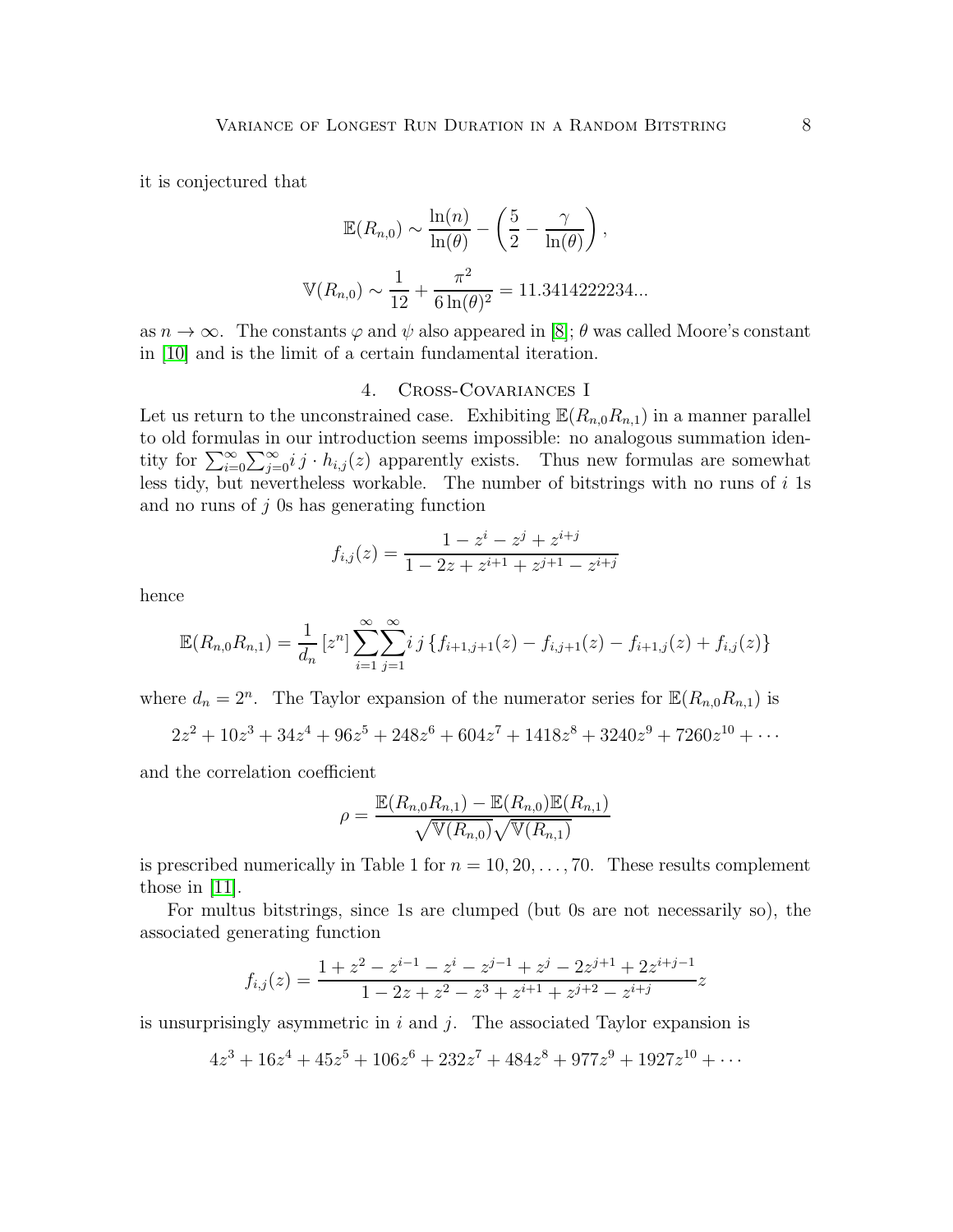and, again, the corresponding  $\rho$  is prescribed in Table 1. Correlations are all negative but approach zero as  $n$  increases. We observe a slightly stronger dependency between  $R_{n,0}$  and  $R_{n,1}$  for multus strings than for unconstrained strings. Calculating  $f_{i,j}(z)$ for bimultus strings remains open. Simulation suggests that dependence is greater still for the bimultus case.

| $\boldsymbol{n}$ | for unconstrained case | $\rho$ for multus case |
|------------------|------------------------|------------------------|
| 10               | $-0.383683$            | $-0.443900$            |
| 20               | $-0.225906$            | $-0.256080$            |
| 30               | $-0.165175$            | $-0.187941$            |
| 40               | $-0.132345$            | $-0.151033$            |
| 50               | $-0.111286$            | $-0.127411$            |
| 60               | $-0.096550$            | $-0.110810$            |
| 70               | $-0.085616$            | $-0.098434$            |

Table 1: Correlation  $\rho(R_{n,0}, R_{n,1})$  as a function of n.

## 5. Cross-Covariances II

Let us return to the solus case. Being isolated, each 1 acts as barrier to gathering 0s; we wonder to what extent the (random) number of such walls affects the largest crowd size. To calculate  $\mathbb{E}(R_{n,0}S_n)$  seems to be difficult. The number of bitstrings with less than two 1s and no runs of  $k$  0s has generating function

$$
f_{2,k}(z) = \sum_{n=1}^{\infty} a_n z^n
$$

(a polynomial!) with

$$
a_n = \begin{cases} n+1 & \text{if } 1 \le n \le k-1, \\ 2k-n & \text{if } k \le n \le 2k-1, \\ 0 & \text{otherwise} \end{cases}
$$

assuming  $k \geq 2$ . For example,

$$
{a_n}_{n=1}^{2k-1} = {2, 3, 4, 5, 6, 7, 7, 6, 5, 4, 3, 2, 1}
$$

when  $k = 7$ .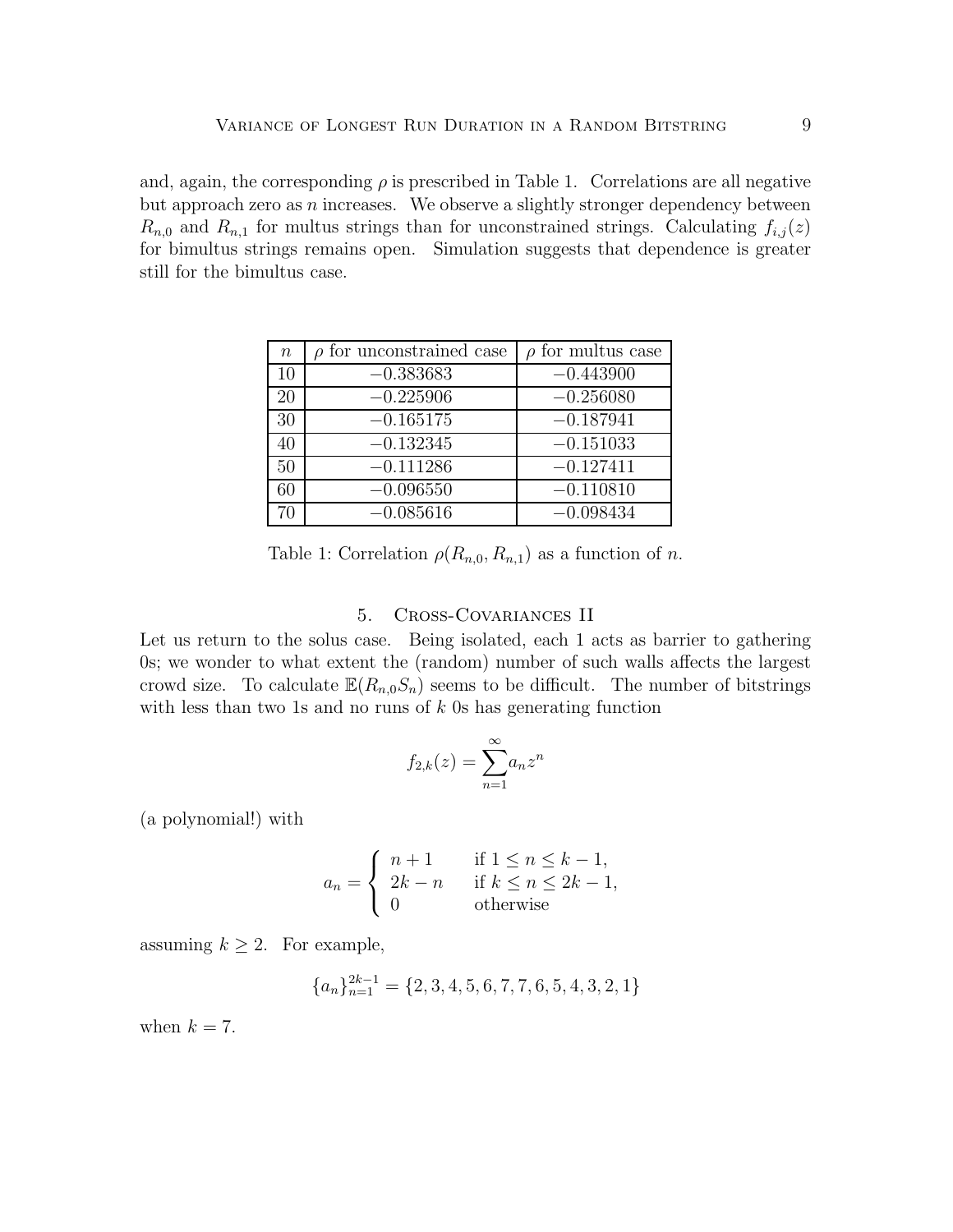The number of bitstrings with less than three 1s and no runs of  $k$  0s has generating function  $f_{3,k}(z)$  with

$$
a_n = \begin{cases} 2 - \frac{n}{2} + \frac{n^2}{2} & \text{if } 1 \le n \le k - 1, \\ a_{n-1} + k - 2 & \text{if } k \le n \le k + 2, \\ a_{n-1} + 3k - 2n + 2 & \text{if } k + 3 \le n \le 2k, \\ \frac{3k - n}{2} + \frac{(3k - n)^2}{2} & \text{if } 2k + 1 \le n \le 3k - 1, \\ 0 & \text{otherwise} \end{cases}
$$

assuming  $k \geq 2$ . For example,

 ${a_n}_{n=1}^{3k-1} = {2, 3, 5, 8, 12, 17, 22, 27, 32, 35, 36, 35, 32, 27, 21, 15, 10, 6, 3, 1}$ 

when  $k = 7$ .

The number of bitstrings with less than four 1s and no runs of  $k$  0s has generating function  $f_{4,k}(z)$  with

$$
a_n = \begin{cases} 2 & \text{if } n = 1, \\ 1 - \delta_{k,n} + \frac{7(n-1)}{3} - \frac{(n-1)^2}{2} + \frac{(n-1)^3}{6} & \text{if } 2 \le n \le k, \\ a_{n-1} + u(k, n) & \text{if } k+1 \le n \le 2k+2, \\ a_{n-1} - v(k, n) & \text{if } 2k+3 \le n \le 3k, \\ \frac{4k-n}{3} + \frac{(4k-n)^2}{2} + \frac{(4k-n)^3}{6} & \text{if } 3k+1 \le n \le 4k-1, \\ 0 & \text{otherwise} \end{cases}
$$

assuming  $k \geq 2$ , where

$$
u(k,n) = \begin{cases} \frac{-k^2 + (2n-5)k - w(n-k)}{2} & \text{if } k+1 \le n \le 2k, \\ \frac{2(n-k-3)}{2} & \text{if } n = 2k+1, \\ 0 & \text{otherwise;} \end{cases}
$$

$$
v(k,n) = \frac{-20k^2 + (16n-30)k - (3n^2 - 11n + 12)}{2};
$$

$$
w(m) = \begin{cases} -2 & \text{if } m = 1, \\ 2 & \text{if } m = 2, \\ 3m^2 - 13m + 20 & \text{if } m \ge 3; \end{cases}
$$

 $\delta_{k,n}$  is 1 when  $k = n$  and is 0 otherwise. For example,

$$
{a_n}_{n=1}^{4k-1} = {2, 3, 5, 8, 13, 21, 32, 47, 67, 91, 118, 145, 169, 187, 197, 197, 186, 166, 140, 111, 82, 56, 35, 20, 10, 4, 1}
$$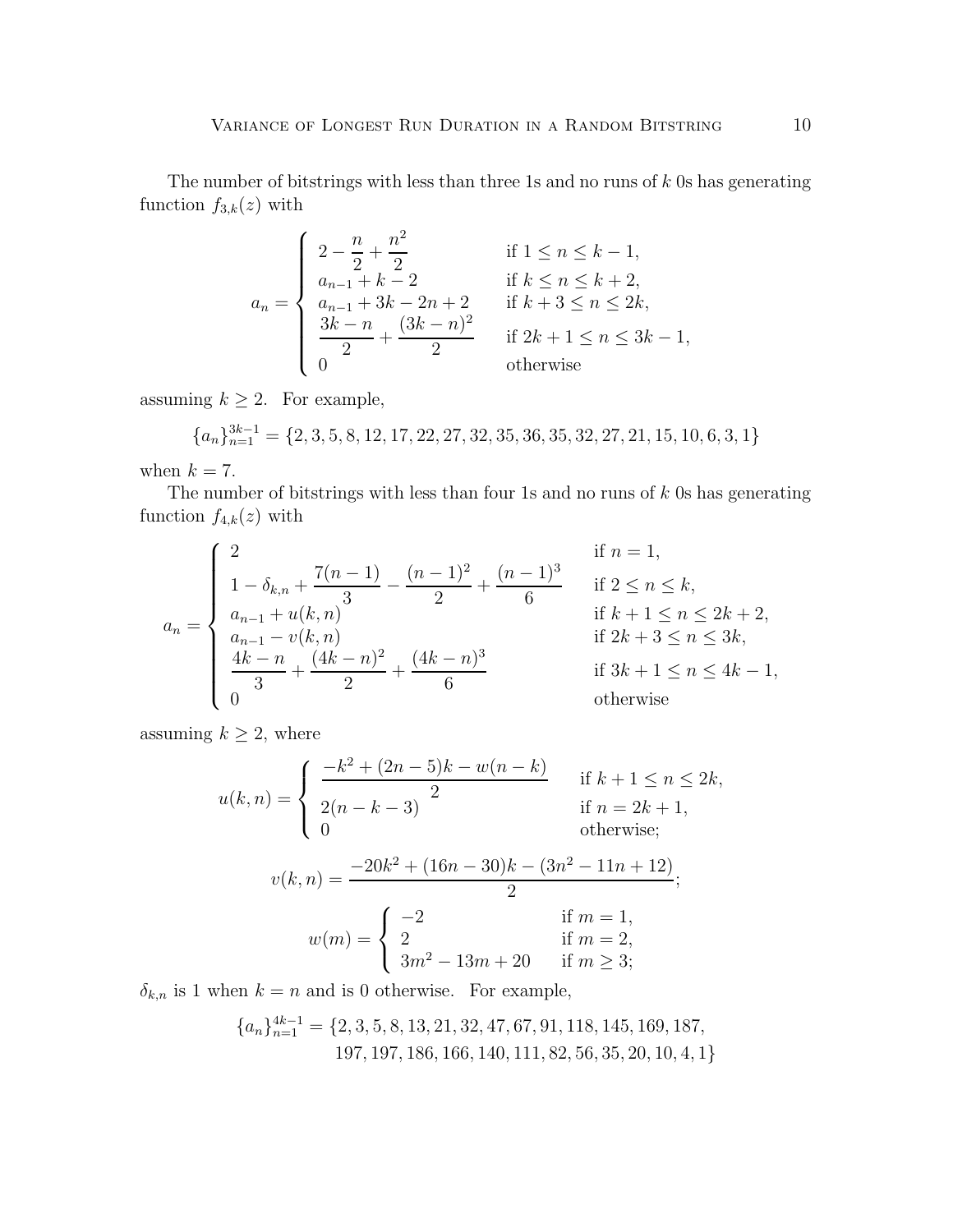when  $k = 7$ .

An expression for  $f_{5,k}(z)$ , the generating function corresponding to bitstrings with less than five 1s and no runs of  $k$  0s, exists but awaits simplication. For example,

$$
{a_n}_{n=1}^{5k-1} = \{2, 3, 5, 8, 13, 21, 33, 52, 82, 126, 188, 271, 376, 500, 637, 777, 907, 1013, 1081, 1102, 1073, 997, 882, 741, 590, 444, 314, 207, 126, 70, 35, 15, 5, 1\}
$$

when  $k = 7$ . For arbitrary  $k \geq 2$ , clearly  $a_n$  is equal to

$$
4 - \delta_{k,n} - \frac{n-2}{4} + \frac{35(n-2)^2}{24} - \frac{(n-2)^3}{4} + \frac{(n-2)^4}{24}
$$

for  $3\leq n\leq k$  and

$$
\frac{5k-n}{4} + \frac{11(5k-n)^2}{24} + \frac{(5k-n)^3}{4} + \frac{(5k-n)^4}{24}
$$

for  $4k + 1 \le n \le 5k - 1$ . Also,

$$
a_n = \begin{cases} a_{n-1} + u(k, n) & \text{if } k+1 \le n \le 2k+1, \\ a_{n-1} - v(k, n) & \text{if } 3k+2 \le n \le 4k \end{cases}
$$

where

$$
u(k,n) = \delta_{2k+1,n} + \frac{k^3 - (3n-12)k^2 + (3n^2 - 24n + 59)k - w(n-k)}{6};
$$

$$
v(k,n) = 3\delta_{3k+2,n} + \frac{-195k^3 + (165n - 426)k^2 - (45n^2 - 228n + 309)k + (4n^3 - 30n^2 + 80n - 72)}{6};
$$

$$
w(m) = \begin{cases} 54 & \text{if } m = 1, \\ 30 & \text{if } 2 \le m \le 3, \\ 4m^3 - 42m^2 + 176m - 240 & \text{if } m \ge 4; \end{cases}
$$

$$
a_{3k+1} = \frac{11k^4 - 2k^3 - 35k^2 - 22k + 72}{24};
$$

$$
\left(\text{index of } \max_{1 \le n \le 5k-1} a_n\right) = \begin{cases} (5k+5)/2 & \text{if } k \ge 3 \text{ is odd,} \\ (5k+4)/2 & \text{if } k \ge 4 \text{ is even;} \end{cases}
$$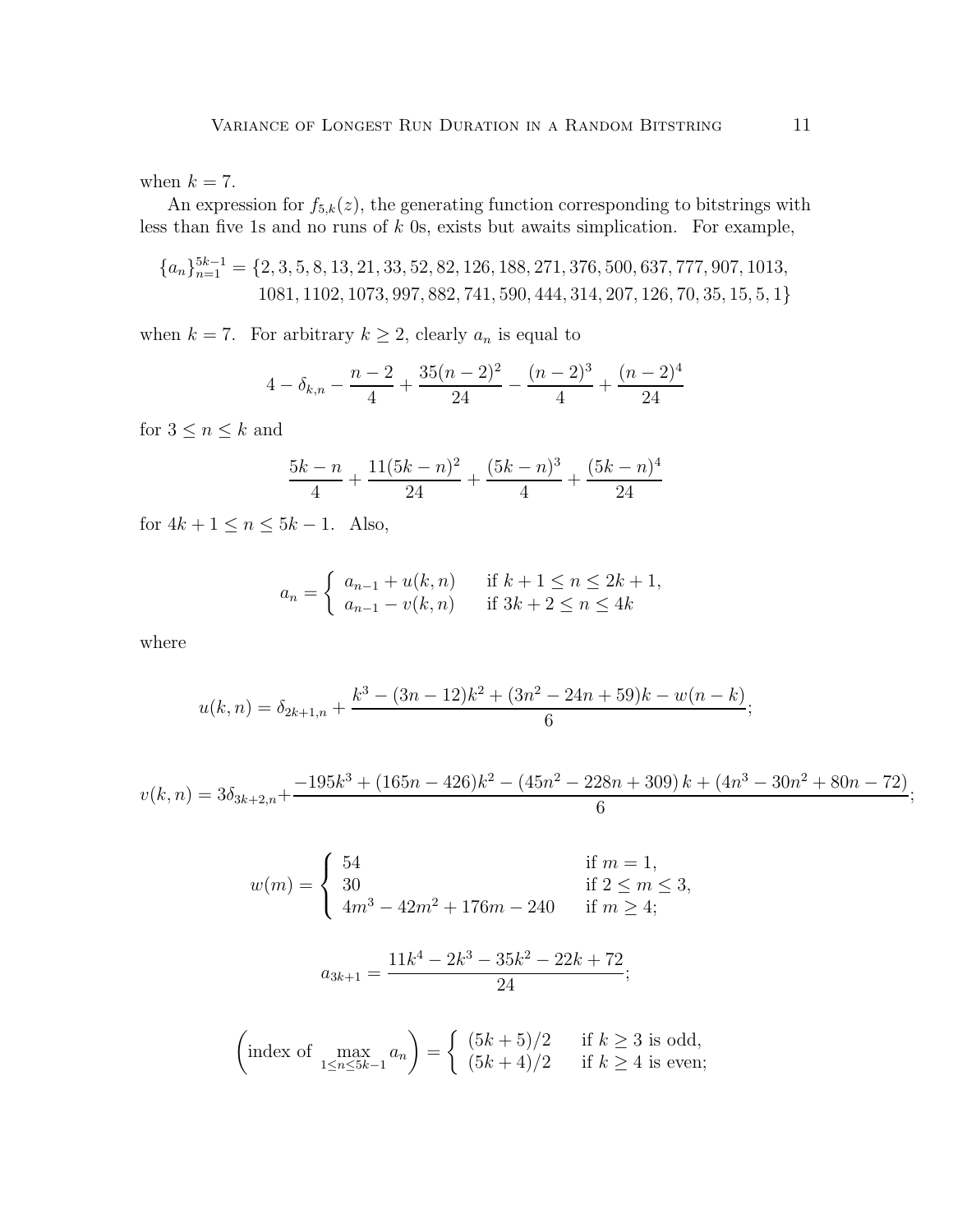$$
\begin{pmatrix}\n\max_{1 \le n \le 5k-1} a_n\n\end{pmatrix} = \begin{cases}\n(115k^4 - 184k^3 - 22k^2 - 104k + 387)/192 & \text{if } k \ge 3 \text{ is odd,} \\
(115k^4 - 184k^3 - 52k^2 + 16k + 192)/192 & \text{if } k \ge 2 \text{ is even.}\n\end{cases}
$$

The interval  $2k + 2 \leq n \leq 3k$  deserves more attention. From the approximation

$$
\sum_{k=2}^{\infty} k \left\{ f_{2,k+1}(z) - f_{2,k}(z) \right\} + 2 \sum_{k=2}^{\infty} k \left\{ f_{3,k+1}(z) - f_{2,k+1}(z) - f_{3,k}(z) + f_{2,k}(z) \right\} + 3 \sum_{k=2}^{\infty} k \left\{ f_{4,k+1}(z) - f_{3,k+1}(z) - f_{4,k}(z) + f_{3,k}(z) \right\} + 4 \sum_{k=2}^{\infty} k \left\{ f_{5,k+1}(z) - f_{4,k+1}(z) - f_{5,k}(z) + f_{4,k}(z) \right\}
$$

we obtain the Taylor expansion of the numerator series for  $\mathbb{E}(R_{n,0}S_n)$ :

$$
2z^2 + 7z^3 + 18z^4 + 43z^5 + 94z^6 + 196z^7 + 392z^8 + 764z^9 + 1454z^{10} + \cdots
$$

(every exhibited coefficient is correct). We would need  $f_{6,k}(z)$ ,  $f_{7,k}(z)$ , ... to achieve the precision necessary to adequately estimate  $\rho(R_{n,0}, S_n)$  for large n. Simulation suggests that correlations are all negative but, unlike the previous section, tend to a nonzero quantity (possibly  $\langle -1/10 \rangle$ ) as n approaches infinity. We have not yet attempted to study the persolus case.

## 6. Cross-Covariances III

This section is an addendum to the preceding. A recent paper [\[12\]](#page-14-11) gave an impressive recursion for the number  $F_n(x, y)$  of unconstrained bitstrings of length n containing exactly x 0s and a longest run of exactly  $y$  0s:

$$
F_n(x,y) = \begin{cases} \sum_{i=\kappa}^{y-1} F_{n-i-1}(x-i,y) + \sum_{j=0}^{y} F_{n-y-1}(x-y,j) & \text{if } 1 \le x \le n-2 \text{ and } \varepsilon_n(x,y) = 1, \\ \lambda_n(y) & \text{if } x = n-1 \text{ and } \varepsilon_n(x,y) = 1, \\ 0 & \text{otherwise,} \end{cases}
$$

$$
F_n(0,0) = 1 - \kappa
$$
,  $F_n(n,n) = 1$ 

where  $\kappa = 0$ ,

$$
\varepsilon_n(x, y) = \begin{cases} 1 & \text{if } n \ge 2 \text{ and } \left\lfloor \frac{n}{n - x + 1} \right\rfloor \le y \le x, \\ 0 & \text{otherwise}; \end{cases}
$$

$$
\lambda_n(y) = \begin{cases} 1 & \text{if } n \text{ is odd and } y = \frac{n - 1}{2}, \\ 2 & \text{otherwise}. \end{cases}
$$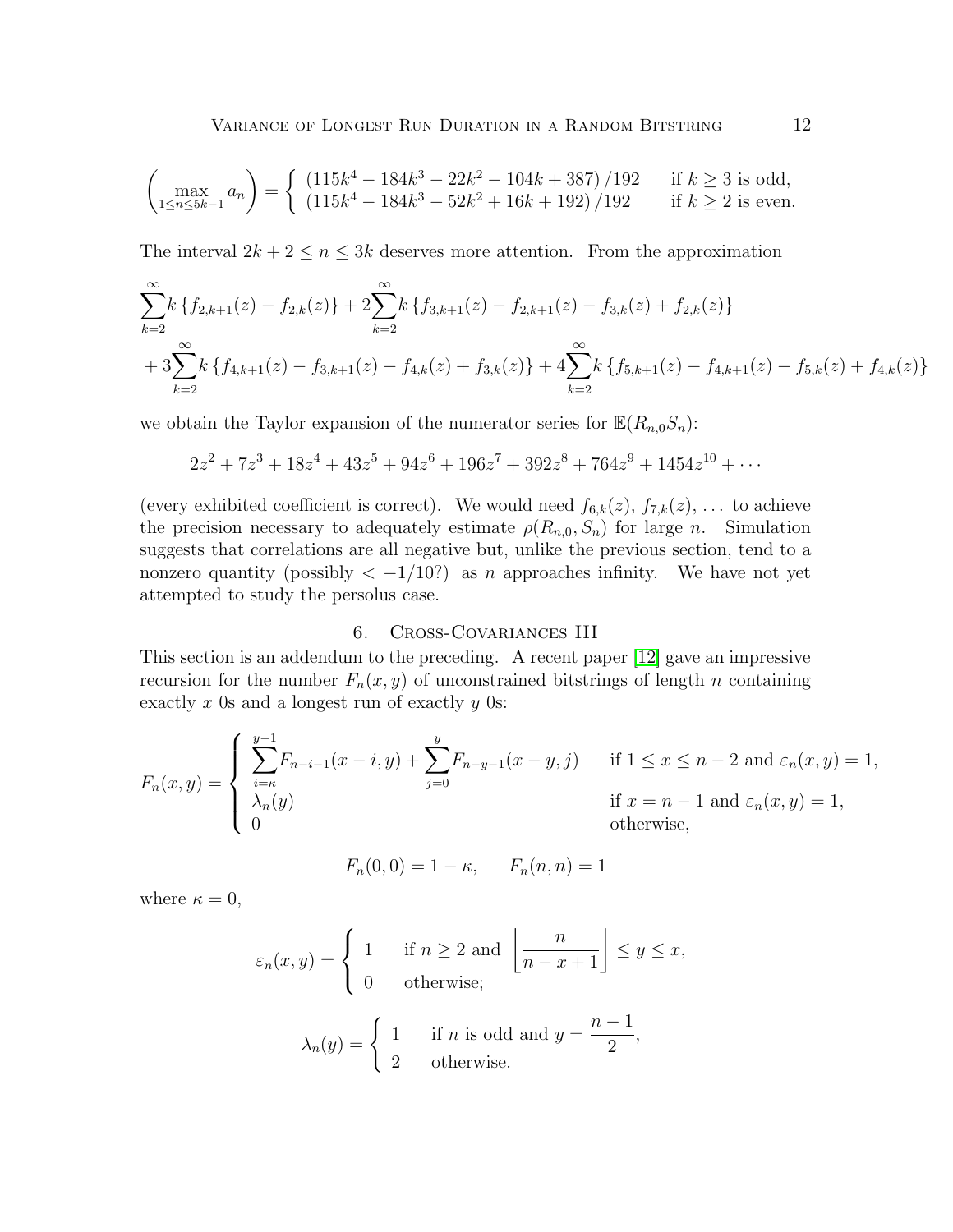By a similar argument, we deduce the number  $\widetilde{F}_n(x, y)$  of solus bitstrings of length n containing exactly  $x$  0s and a longest run of exactly  $y$  0s:

$$
\widetilde{F}_n(x,y) = \begin{cases} F_{n-1}(x,y) + F_n(x,y) & \text{if } n \ge 2, \\ \delta_{x,y} & \text{otherwise} \end{cases}
$$

where  $F_n(x, y)$  is defined recursively as before, with the same  $\varepsilon_n(x, y)$  but with  $\kappa = 1$ and a different  $\lambda_n(y)$ :

$$
\lambda_n(y) = \begin{cases}\n\begin{cases}\n1 & \text{if } y = \frac{n-1}{2} \text{ or } y = n-1, \\
2 & \text{otherwise} \\
1 & \text{if } y = n-1,\n\end{cases} \text{ if } n \text{ is odd,}
$$
\n
$$
\text{if } n \text{ is even.}
$$

Consequently, the number of solus bitstrings of length n with less than  $\ell$  1s and no runs of  $k$  0s is

$$
a_n = \sum_{y=0}^{k-1} \sum_{x=0}^{\ell-1} \widetilde{F}_n(n-x, y)
$$

and our prior results for  $\ell = 2, 3, 4, 5$  and  $k = 7$  are easily verified. As more examples, we have

 ${a_n}_{n=1}^{6k-1}$  = {2, 3, 5, 8, 13, 21, 33, 52, 83, 132, 209, 327, 502, 752, 1095, 1543, 2098, 2749, 3468, 4210, 4915, 5517, 5953, 6173, 6148, 5876, 5385, 4727, 3968, 3178, 2422, 1751, 1196, 767, 458, 252, 126, 56, 21, 6, 1},

$$
{a_n}_{n=1}^{7k-1} = \{2, 3, 5, 8, 13, 21, 33, 52, 83, 132, 210, 334, 530, 836, 1305, 2005, 3017, 4428, 6317, 8739, 11705, 15163, 18983, 22957, 26812, 30236, 32916, 34582, 35052, 34262, 32277, 29282, 25556, 21431, 17242, 13282, 9772, 6846, 4550, 2855, 1680, 919, 462, 210, 84, 28, 7, 1}
$$

for  $\ell = 6, 7$  and  $k = 7$ . If bitstrings are unconstrained, correlations for  $n = 10, 20, 50$ turn out to be

 $\rho(R_{10,0}, S_{10}) = -0.752444, \quad \rho(R_{20,0}, S_{20}) = -0.654958, \quad \rho(R_{50,0}, S_{50}) = -0.530128.$ 

Dependency is more significant if bitstrings are solus:

$$
\rho(R_{10,0}, S_{10}) = -0.796825, \qquad \rho(R_{20,0}, S_{20}) = -0.728540, \qquad \rho(R_{50,0}, S_{50}) = -0.616674.
$$

Table 2 exhibits values for larger  $n = 100, 200, \ldots, 1400$ . While acceleration of convergence is possible for each sequence, such techniques merely suggest (without proof) that limits are nonzero as  $n \to \infty$ . A rigorous method remains unknown.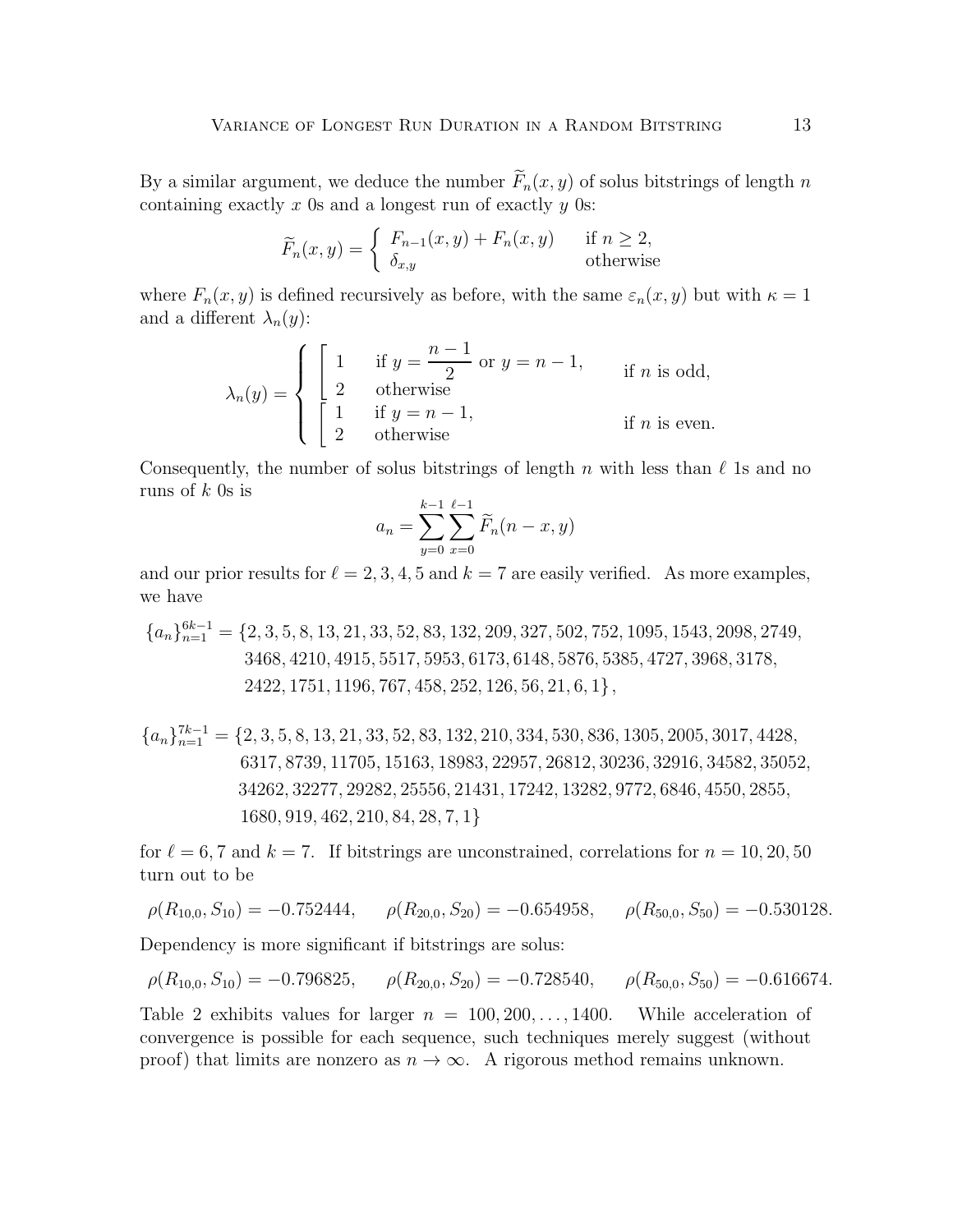| $\boldsymbol{n}$ | $\rho$ for unconstrained case | $\rho$ for solus case |
|------------------|-------------------------------|-----------------------|
| 100              | $-0.441772$                   | $-0.525562$           |
| 200              | $-0.361888$                   | $-0.437637$           |
| 300              | $-0.319761$                   | $-0.389680$           |
| 400              | $-0.292051$                   | $-0.357617$           |
| 500              | $-0.271797$                   | $-0.333956$           |
| 600              | $-0.256049$                   | $-0.315434$           |
| 700              | $-0.243295$                   | $-0.300351$           |
| 800              | $-0.232656$                   | $-0.287715$           |
| 900              | $-0.223581$                   | $-0.276900$           |
| 1000             | $-0.215704$                   | $-0.267488$           |
| 1100             | $-0.208773$                   | $-0.259187$           |
| 1200             | $-0.202606$                   | $-0.251783$           |
| 1300             | $-0.197066$                   | $-0.245119$           |
| 1400             | $-0.192050$                   | $-0.239074$           |

Table 2: Correlation  $\rho(R_{n,0}, S_n)$  as a function of *n*.

Consider an unconstrained bitstring of length  $n-1$ . If we append the string with a 1, calling this  $\sigma$ , then there is a natural way [\[13\]](#page-14-12) to associate  $\sigma$  with an additive composition  $\tau$  of *n*. For example, if  $n = 10$ ,

$$
\sigma = 0110100111 \longleftrightarrow \tau = \{2, 1, 2, 3, 1, 1\}
$$

i.e., parts of  $\tau$  correspond to "waiting times" for each 1 in  $\sigma$ . The number of parts in  $\tau$  is equal to the bitsum  $S_n$  of  $\sigma$  and the maximum part in  $\tau$  is equal to the duration  $R_{n,0}$  of the longest run of 0s in  $\sigma$ , plus one. Understanding correlation between these attributes, given a uniformly distributed  $\tau$ , would seem vital. If instead we begin with a solus  $(n - 1)$ -bitstring starting and ending with 0s, and append with 1 to construct  $\sigma$ , then the associated  $\tau$  is a composition of n with all parts  $\geq 2$ .

### 7. Acknowledgements

R, Mathematica and Maple have been useful throughout. I am indebted to a friend, who wishes to remain anonymous, for giving encouragement and support (in these dark days of the COVID-19 pandemic). I also recognize the editors of the On-Line Encyclopedia of Integer Sequences for tireless and dedicated work.